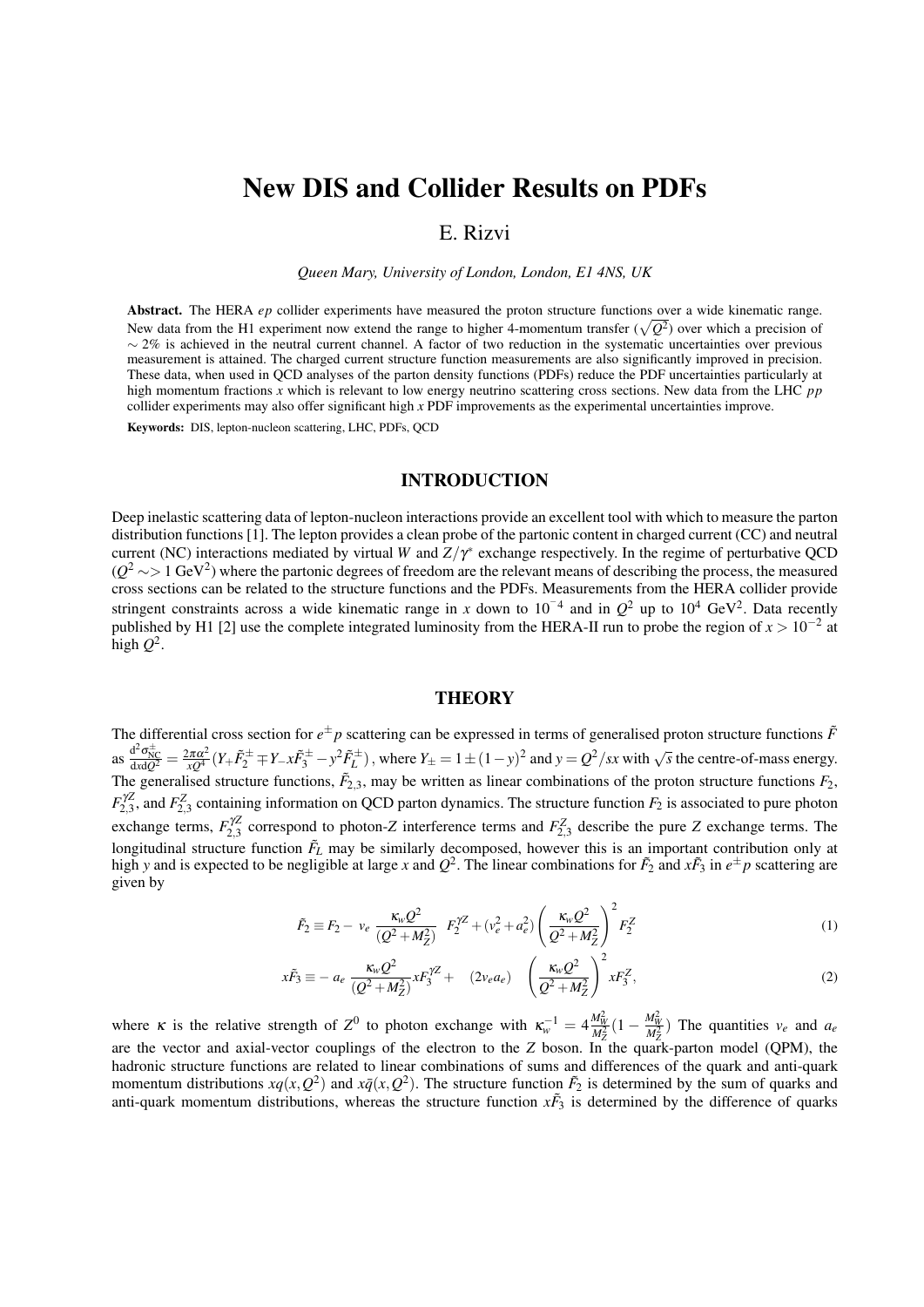and anti-quark momentum distributions and is therefore sensitive to the valence quark distributions:  $\left[F_2, F_2^{\gamma Z}, F_2^Z\right] =$  $x\sum_q [e_q^2, 2e_qv_q, v_q^2 + a_q^2](q+\bar{q})$  and  $\left[xF_3^{\gamma Z}, xF_3^Z\right] = 2x\sum_q [e_qa_q, v_qa_q](q-\bar{q})$ . Here  $v_q$  and  $a_q$  are the vector and axialvector couplings of the quarks to the *Z* boson and *e<sup>q</sup>* is the charge of the quark of flavour *q*.

The reduced NC cross section is defined by

$$
\tilde{\sigma}_{NC}^{\pm}(x,Q^2) \equiv \frac{d^2 \sigma_{NC}^{\pm}}{dx dQ^2} \frac{x Q^4}{2\pi \alpha^2} \frac{1}{Y_+} \equiv \left(\tilde{F}_2^{\pm} \mp \frac{Y_-}{Y_+} x \tilde{F}_3^{\pm} - \frac{y^2}{Y_+} \tilde{F}_L^{\pm}\right). \tag{3}
$$

The differential CC cross section for  $e^{\pm}p$  scattering can be expressed as

$$
\frac{d^2 \sigma_{CC}^{\pm}}{dx dQ^2} = (1 \pm P_e) \frac{G_F^2}{4\pi x} \left[ \frac{M_W^2}{M_W^2 + Q^2} \right]^2 \left( Y_+ W_2^{\pm} \mp Y_- x W_3^{\pm} - y^2 W_L^{\pm} \right), \tag{4}
$$

where  $G_F$  is the Fermi constant defined using the weak boson masses. Here  $W_2^{\pm}$ ,  $xW_3^{\pm}$  and  $W_L^{\pm}$  are the structure functions for CC  $e^{\pm}p$  scattering. In the QPM  $W_L^{\pm} \equiv 0$ , and the structure functions  $W_2^{\pm}$  and  $xW_3^{\pm}$  are expressed as the flavour dependent sum and difference of the quark and anti-quark momentum distributions. In the CC case only the positively charged quarks contribute to *W*<sup>−</sup> mediated scattering and conversely only negatively charged quarks couple to the exchanged  $W^+$  boson, thus  $W_2^- = x(U + \overline{D})$ ,  $W_2^+ = x(\overline{U} + D)$ ,  $xW_3^- = x(U - \overline{D})$ ,  $xW_3^+ = x(D - \overline{U})$ , where, below the *b* quark mass threshold  $U = u + c$ ,  $\overline{U} = \overline{u} + \overline{c}$ ,  $D = d + s$ ,  $\overline{D} = \overline{d} + \overline{s}$ . Here *U* represents the sum of up-type, and *D* the sum of down-type quark densities, and *u*, *d*, *s*, *c* represent quark densities of each flavour in the standard notation. The reduced CC cross section is then defined as

$$
\tilde{\sigma}_{CC}(x, Q^2) \equiv \frac{4\pi x}{G_F^2} \left[ \frac{M_W^2 + Q^2}{M_W^2} \right]^2 \frac{d^2 \sigma_{CC}}{dxdQ^2} \,. \tag{5}
$$

## HERA DIS DATA

The HERA data is divided into two running periods, HERA-I in which  $\sim 110$  pb<sup>-1</sup> was collected, and HERA-II in which about 330 pb<sup>-1</sup> was accumulated. Using the complete HERA-II data set the integrated luminosity is increased by a factor of three for  $e^+p$  scattering and a factor of ten for  $e^-p$  scattering data compared to HERA-I.

The NC reduced cross section measurements from H1 are shown in fig.  $1(a)$  including measurements at low  $Q^2$ shown as black solid points, and the new high  $Q^2$  data shown in blue for  $e^-p$  scattering and red for  $e^+p$  scattering. For visualisation purposes the data in each x bin are scaled by a factor as indicated on the figure. In the high  $Q^2$  region an experimental precision of ∼ 2% is reached and is limited by the systematic uncertainties of the data. At higher  $Q^2 > 500$  GeV<sup>2</sup> the statistical uncertainties dominate the measurement precision. Compared to earlier preliminary measurements the *x* range of the data is extended up to  $x = 0.65$ .

The solid curve represents the next-to-leading order (NLO) H1PDF2012 QCD fit to the data which provides a good description of the data, and is discussed below. For  $Q^2 < \sim 1000$  GeV<sup>2</sup> the cross sections are mostly sensitive to the  $\tilde{F}_2$ structure function and the charge weighted sum of quarks and anti-quarks. The  $Q^2$  dependence of the measurements at fixed *x* show strong logarithmic scaling violations which are positive at low *x* and negative at high *x*. These arise from higher order effects of gluon emission and allow constraints on the gluon density to be obtained.

The H1 measurements are shown in fig. 1(b) for the reduced CC cross section in  $e^+p$  scattering and span the range in *Q* 2 from 300 to 15000 GeV<sup>2</sup> . The experimental precision reaches ∼ 5% and is limited by the statistical uncertainty due to the supression from the weak  $M_W$  propagator, similar to the NC  $x\tilde{F}_3$  case. The H1PDF2012 fit is also shown and describes the measurements well. These data provide crucial flavour sensitivity through the different couplings to the *W* in  $e^+p$  and  $e^-p$  scattering modes. At high *x* the cross section is dominated by the  $(1-y)^2(d+s)$  term in  $e^+p$ scattering and is shown as the dashed curve. Since the *s* quark PDF is small at high *x*, these cross sections provide a clean measure of the *d* PDF. In global analyses of DIS data [3, 4, 5] the constraints on the *d* PDF at high *x* are obtained from lower energy fixed target data, and deuteron targets which are subject to theoretical uncertainties arising from nuclear wave-functions and target mass effects (see for example the discussion in [1]). The HERA data are free from such uncertainties. In  $e^-p$  scattering the CC reduced cross section is sensitive to the *u* PDF at high *x*, although this is more precisely obtained from the NC  $F_2$  contribution.

The *xF*<sub>3</sub> structure function becomes a significant contribution to the cross section for  $Q^2 \sim M_Z^2$  and causes and enhancement of the  $e^-p$  scattering cross section and a suppression of the  $e^+p$  measurements. This can be seen in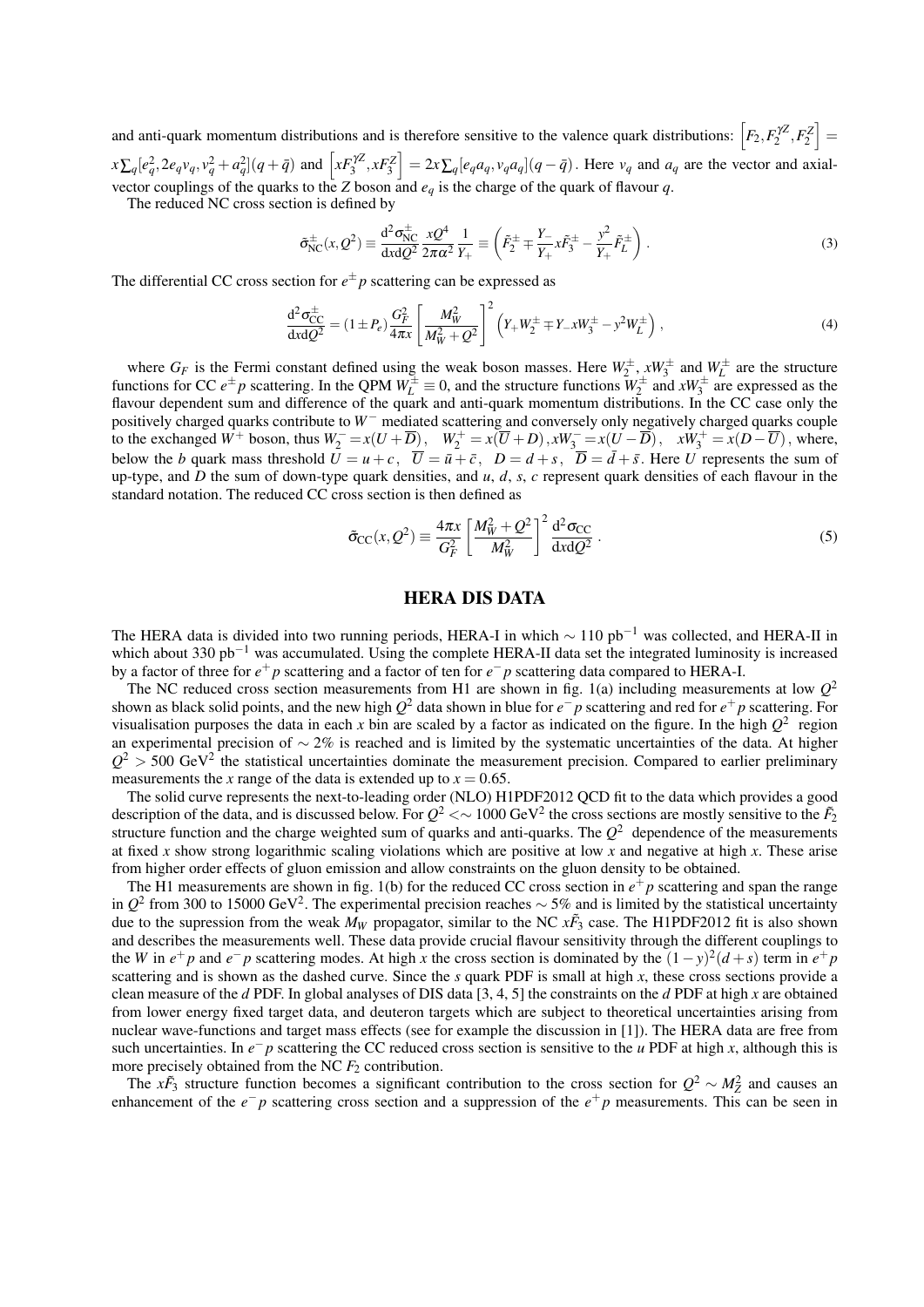

FIGURE 1. Measurements of the NC (left) and CC (right) scatterng cross sections from H1 using the complete HERA-II data set. The NC reduced cross section is shown for  $e^+p$  and  $e^-p$  scattering. The CC data are shown for  $e^+p$  scattering, and both are compared to a NLO QCD fit.



**FIGURE 2.** Measurements of  $x\tilde{F}_3$  using the complete H1 data set. The data are compared to a NLO QCD fit.

all *x* bins at high  $Q^2$  in fig. 1(a). A direct measurement of  $x\tilde{F}_3$  is obtained by subtracting the reduced cross section measurements since  $x\tilde{F}_3 = \frac{Y_+}{2Y_+}$  $\frac{Y_+}{2Y_-}$  ( $\tilde{\sigma}_{CC}^-$  –  $\tilde{\sigma}_{CC}^+$ ). The structure function is shown in fig. 2 compared to the H1PDF2012 fit. These data provide good sensitivity to the valence quark  $u<sub>v</sub> = u - \bar{u}$  and  $d<sub>v</sub> = d - \bar{d}$  densities.

# QCD ANALYSIS

The measurements have been used in a QCD analysis at NLO to extract the PDFs of the proton, termed the H1PDF2012 fit. The method follows the prescriptions and techniques used in the HERAPDF series of analyses [6]. The fit includes only H1 inclusive DIS data and therefore do not have issues related to the consistency of data sets from various experiments which often require special treatment in more global analyses [3, 4, 5]. The fitted data are restricted to the region  $Q > 3.5 \text{ GeV}^2$  to restrict the analysis to the perturbative regime. The RT generalised mass heavy flavour scheme is used in the fit [7]. The  $\chi^2$  function takes into account the correlated experimental systematic uncertainties by introducing a nuisance parameter for each source which is varied within the fit.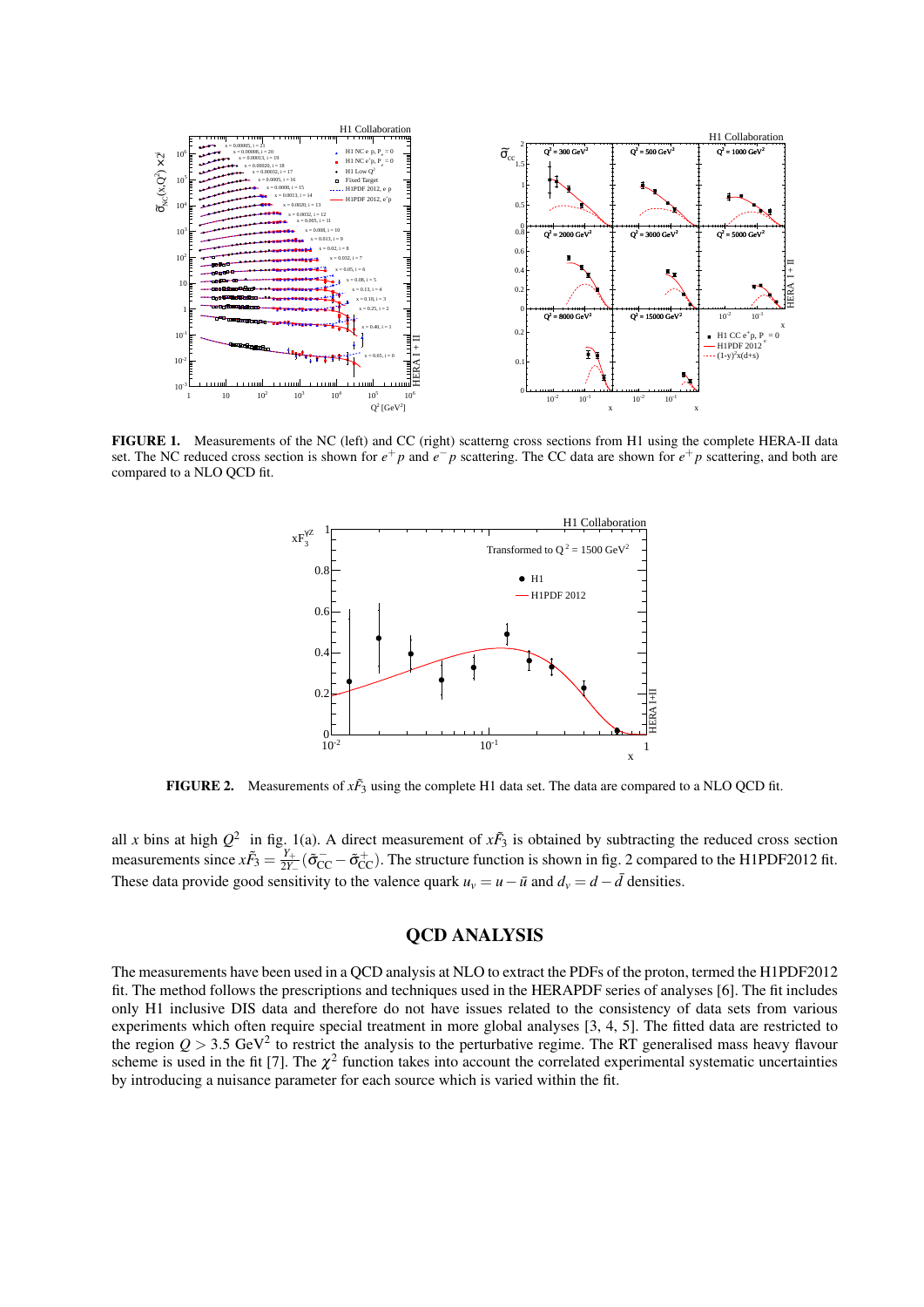

FIGURE 3. The PDFs determined in the H1PDF2012 NLO QCD fit. Left: the PDFs determined at the starting scale  $Q_0^2$ =1.9 GeV<sup>2</sup>. Right: the uncertainties on the PDFs obtained from two fits including and excluding the new H1 structure function measurements.

The fitted PDFs are taken to be  $xg$ ,  $u_v$ ,  $d_v$ ,  $\bar{U}$ , and  $\bar{D}$  which are the combinations the HERA NC and CC data are most sensitive to. The parameterisations at the starting scale  $Q_0^2 = 1.9 \text{ GeV}^2$  are chosen to be

$$
xg(x) = A_g x^{B_g} (1-x)^{C_g} - A'_g x^{B'_g} (1-x)^{C_{g'}}, \qquad (6)
$$

$$
xu_{\nu}(x) = A_{u_{\nu}}x^{B_{u_{\nu}}}(1-x)^{C_{u_{\nu}}}(1+E_{u_{\nu}}x^2), \qquad (7)
$$

$$
x d_{\nu}(x) = A_{d_{\nu}} x^{B_{d_{\nu}}}(1-x)^{C_{d_{\nu}}}, \qquad (8)
$$

$$
x\overline{U}(x) = A_{\overline{U}}x^{B_{\overline{U}}}(1-x)^{C_{\overline{U}}}, \qquad (9)
$$

$$
x\overline{D}(x) = A_{\overline{D}}x^{B_{\overline{D}}}(1-x)^{C_{\overline{D}}}.
$$
\n(10)

where the normalistion parameters  $A_{u_v}$ ,  $A_{d_v}$  and  $A_g$  are fixed by the valence quark sum rules, and the momentum sum rule. The parametric form for the gluon allows extra flexibility in the low x region, and  $C_{g'}$  is set to 25 to suppress the negative contribution at high *x*. Relaxing the parameter  $C_{g'}$  does not cause significant changes to the fit results. The fraction of strange to light quark sea is set by  $f_s = \bar{s}/\bar{D} = 0.31$ . The parameters controlling the low *x* behaviour of the *U* and *D* are constrained through the relation  $B_{\bar{U}} = B_{\bar{D}}$ .

The number of additional parameters in the final polynomial terms is chosen according to the  $\chi^2$  saturation technique: starting from a 10 parameter fit, all fits with one additional parameter are performed and the one with the smallest  $\chi^2$  is chosen for a further iteration. This procedure is continued till the  $\chi^2$  function no longer continues to significantly reduce. This is obtained with the 13 parameters above and is used for the central value of the fit. In order to estimate the uncertainty from parameterisation bias the envelope of all 14 parameter fits is used as well as the variation in the starting scale from 1.4 to 2.5  $GeV^2$ .

Experimental uncertainties are evaluated from fits to 400 replica data sets in which the data points are randomly fluctuated according to their uncertainties. The RMS is used to define the experimental uncertainty band. Further theoretical uncertainties are estimated by varying the charm quark mass (1.35-1.65 GeV) and bottom quark mass  $(4.3\n-5.0 \text{ GeV})$ , and the minimum  $Q^2$  cut applied to the data from  $(2.5\n-5.0 \text{ GeV}^2)$ .

The fit results in a  $\chi^2 = 412$  for 441 degrees of freedom. None of the 22 nuisance parameters are found to deviate significantly from zero. The results of the PDF fit are shown in fig. 3(a) for the individual PDFs at the starting scale  $Q_0^2$ . The uncertainty on the valence and gluon distributions are dominated by the experimental precision shown in red. For the sea quarks the uncertainty is mostly dominated by the parameterisation bias estimate, and to a lesser extent by the theoretical uncertainties of the fit.

In order to asses the influence of the new data, the fit is performed with and without the new H1 measurements. The PDF uncertainties are shown in fig 3(b) where the reduction in the error is visible as the difference between the red and green bands. The most significant reduction is in the  $xD$  and  $d<sub>V</sub>$  at high x arising from the more precise CC  $e<sup>+</sup> p$